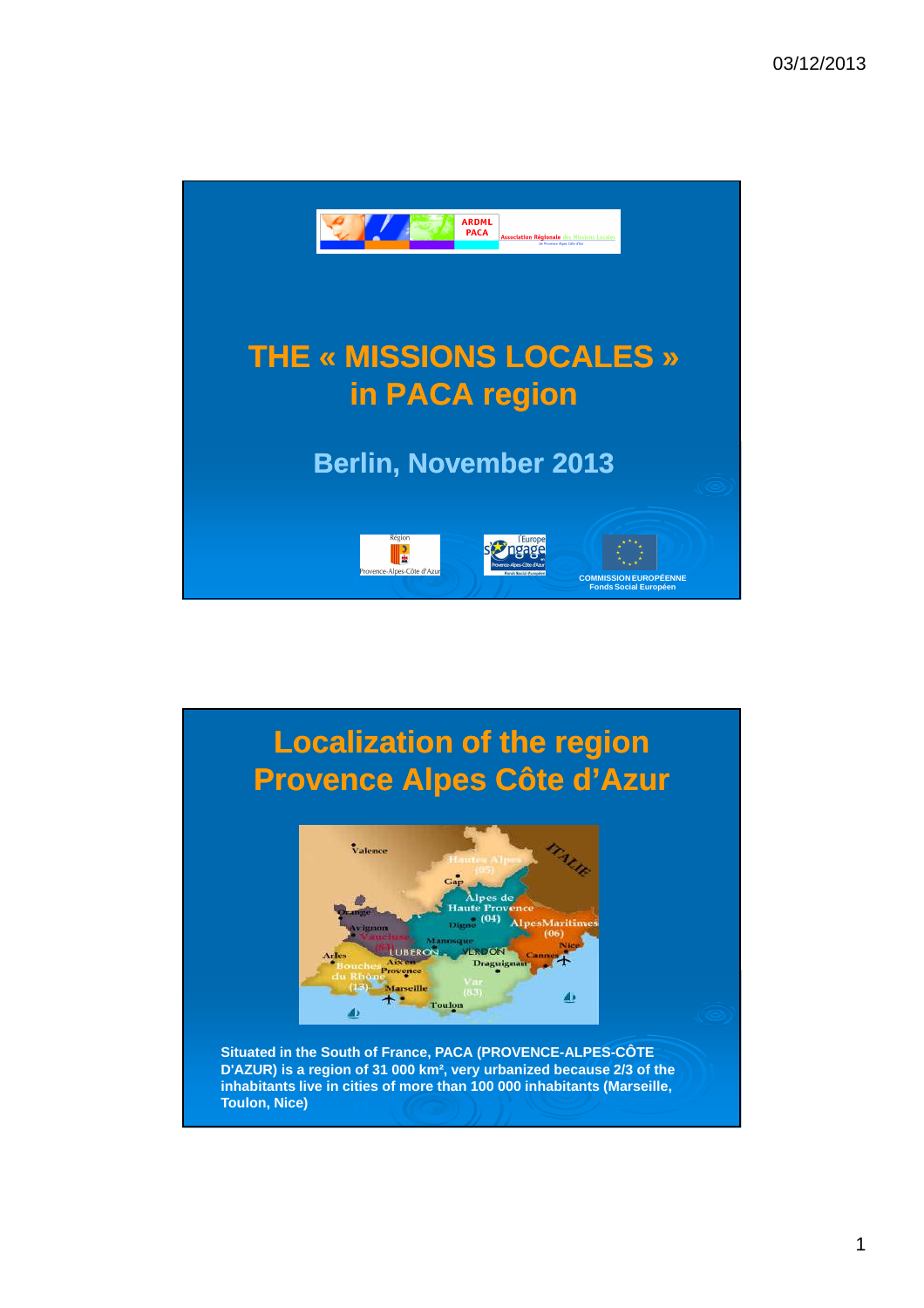|                                                           | <b>France</b> | <b>PACA region</b>              |
|-----------------------------------------------------------|---------------|---------------------------------|
| <b>Population</b>                                         | 62 400 000    | 4666000<br>3rd region in France |
| <b>Density</b><br>(inhab./km <sup>2</sup> )<br><b>PIB</b> | 96            | 149                             |
| $(E)$ peer Hadbitant)                                     | 24 837        | 22 901                          |
|                                                           |               |                                 |

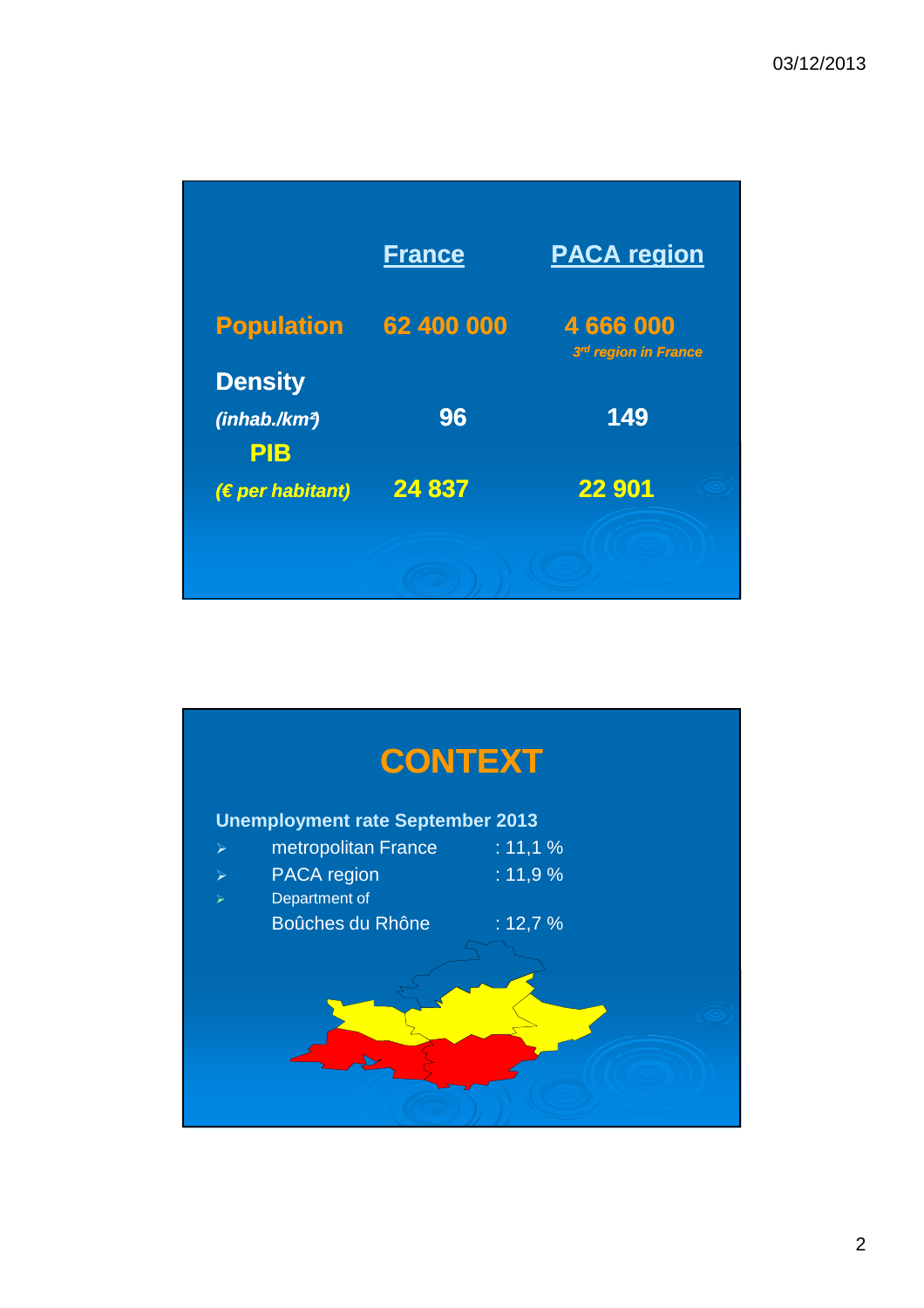

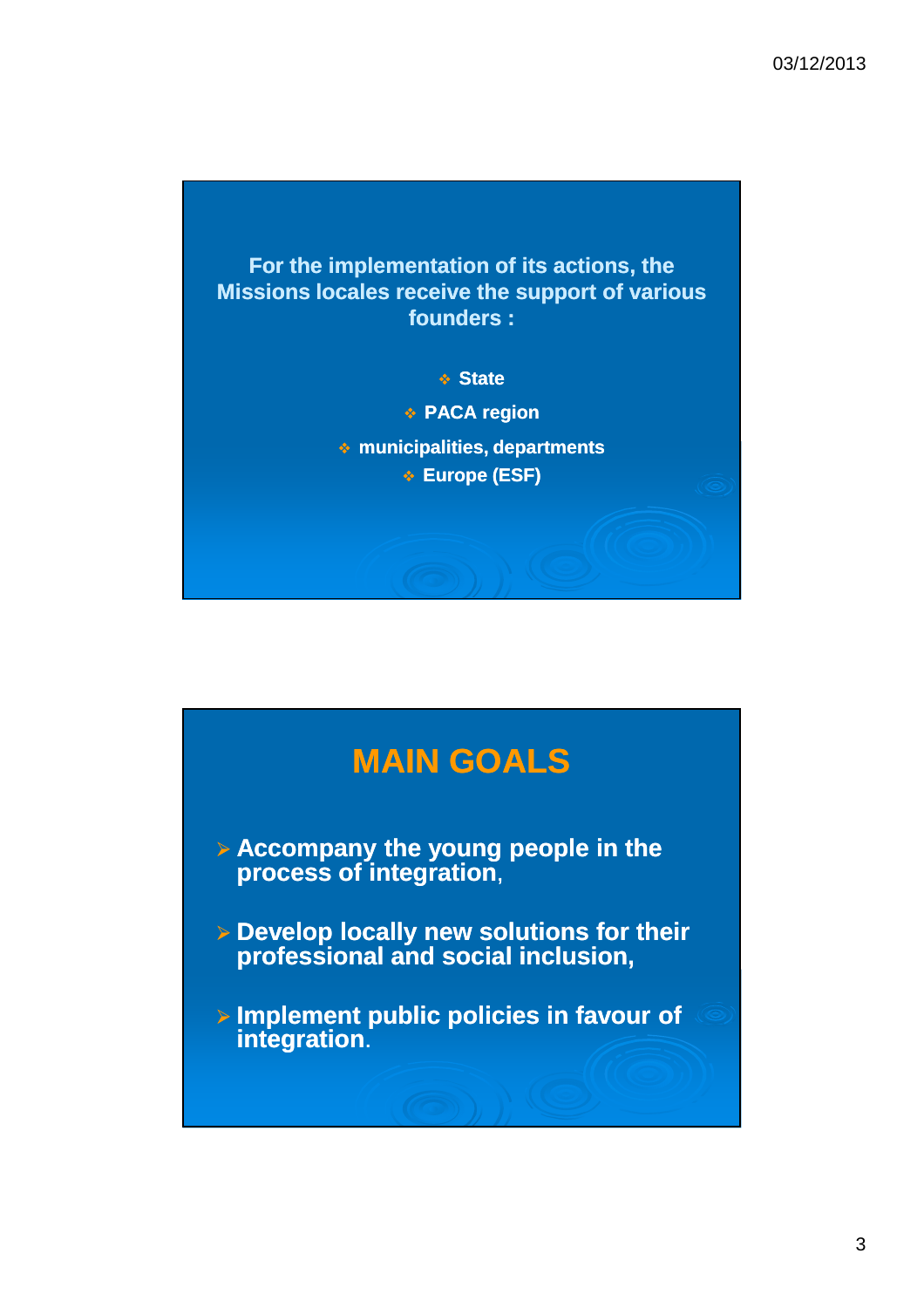

## **Intervention fields the guiding process, a vocational training if necessary, their progress in these devices, Accompaniment during the search of employment and support of the youngster Social support (Financial supports, assistants in the mobility, access to housing and healthcare, accompaniment in the resolution of social, relational or judicial difficulties)**